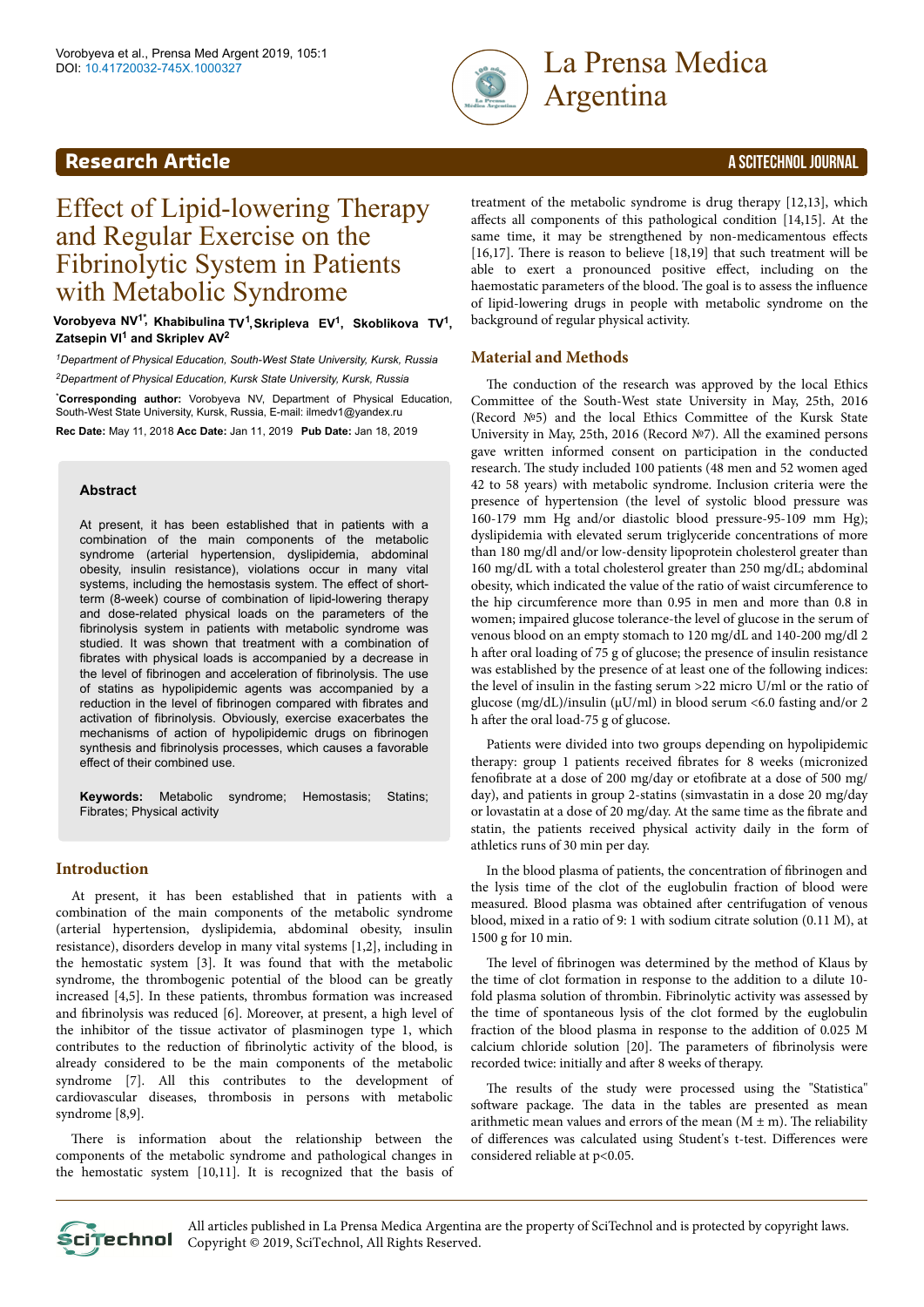#### **Results and Discussion**

Analysis of fibrinolysis in patients with metabolic syndrome revealed a marked increase in the level of fibrinogen in the blood and inhibition of fibrinolysis. Table 1 presents data on the effect of fibrates (group 1) on the background of physical loads on the fibrinolysis system in patients with metabolic syndrome. A statistically significant decrease in the fibrinogen concentration in the blood was observed only in patients of group 1-1 and 1-2, who received fibrate for 8 weeks and received physical exertion. The fibrinolytic activity against the background of this therapy also increased. Нe use of fibrates without physical exertion did not exert significant influence on the considered indices (Table 1).

| Group/treatment                                           | Fibrinogen, g/l |                      | Clot lysis time, min |                      |
|-----------------------------------------------------------|-----------------|----------------------|----------------------|----------------------|
|                                                           | initially       | 8 weeks of treatment | initially            | 8 weeks of treatment |
| physical<br>Fenofibrate +<br>1-1.<br>exercise             | $4.7 \pm 0.09$  | $2.6 \pm 0.12**$     | $362.6 \pm 0.71$     | $320.2 \pm 0.69*$    |
| $1 - 2$ .<br>Etofibrate<br>physical<br>$^{+}$<br>exercise | $4.9 \pm 0.13$  | $2.8 \pm 0.16**$     | $380.2 \pm 0.83$     | $318.6 \pm 0.75$ *   |
| 1-3. Fenofibrate                                          | $4.6 \pm 0.16$  | $4.2 \pm 0.14$       | $391.1 \pm 0.73$     | $344.2 \pm 0.63$     |
| 1-4. Etofibrate                                           | $4.8 \pm 0.10$  | $4.3 \pm 0.11$       | $386.2 \pm 0.65$     | $339.6 \pm 0.54$     |

Table 1: Parameters of fibrinolysis before and after an 8-week course of fibrate therapy on a background of physical activity.

It is known that most fibrates possess an antithrombogenic effect due to a decrease in fibrinogen concentration. In vivo experiments in laboratory animals, fibrolic acid derivatives inhibit the synthesis of fibrinogen, reducing the concentration of matrix RNA for the chains of the fibrinogen molecule in the liver [21]. However, the literature data on the effect of fibrates on fibrinolysis are ambiguous. Thus, in a number of studies it has been shown that fibrates, along with a decrease in fibrinogen concentration, also increase fibrinolytic activity [22]. However, other works do not confirm this [23].

According to modern ideas, the mechanism of action of fibrates is mainly related to their effect on the transcription of genes involved in the metabolism of lipoproteins [23]. It is believed that fibrates are ligands of nuclear receptors activated by the peroxisomal proliferator), by binding to which they stimulate the lipolysis of enriched triglycerides of lipoproteins (activation of lipoprotein lipase and inhibition of the production of its inhibitor-apoprotein) and cholesterol reverse transport in high-density lipoproteins (activating the synthesis of apoproteins AI and All and the ABCA1 receptor) [11]. It has also been found that fibrates can reduce the expression of the gene that codes for the synthesis of fibrinogen, which is accompanied by its decrease in blood plasma [24].

In the study, both fibrates showed a comparable positive effect on the fibrinolysis system against the background of physical exertion. This makes it possible to consider their combination with physical loads successful from the point of view of simultaneous correction of interrelated metabolic disturbances in persons with a metabolic syndrome.

Table 2 presents the results of an 8-week treatment of patients with metabolic syndrome with drugs from the class of statins (group 2) in combination with the same physical loads. In groups of patients who received physical exercises along with statin (groups 2-1 and 2-2), a significant dynamics of all investigated parameters of fibrinolysis was revealed. At the same time, the isolated use of simvastatin or lovastatin did not lead to a decrease in the time of spontaneous lysis of the blood clot during the observation period (Table 2).

| Group/treatment                    | Fibrinogen, g/l |                      | Clot lysis time, min |                      |
|------------------------------------|-----------------|----------------------|----------------------|----------------------|
|                                    | initially       | 8 weeks of treatment | initially            | 8 weeks of treatment |
| 2-1. Simvastatin+physical exercise | $4.9 \pm 0.12$  | $2.6 \pm 0.21***$    | $361.0 \pm 0.65$     | $305.7 \pm 0.73$ *   |
| 2-2. Lovastatin+physical exercise  | $4.7 \pm 0.15$  | $3.0 \pm 0.25$ **    | $402.3 \pm 0.80$     | $320.1 \pm 0.69*$    |
| 2-3. Simvastatin                   | $4.8 \pm 0.21$  | $4.3 \pm 0.19$       | $388.6 \pm 0.78$     | $358.4 \pm 0.63$     |
| 2-4. Lovastatin                    | $4.6 \pm 0.18$  | $4.2 \pm 0.15$       | $383.2 \pm 0.75$     | $349.1 \pm 0.79$     |

Table 2: Parameters of fibrinolysis before and after the 8-week course of combined therapy with statins on the background of physical activity.

The effect of statins on the hemostasis system is being studied rather actively; however, the results of the studies are ambiguous. Some studies report data on the stimulation of fibrinolysis and/or the reduction of thrombotic potential in patients with cardiovascular disease in the presence of statin therapy [23], in other studies, these data are not confirmed [24].

Previously, the effect of simvastatin and atorvastatin on the parameters of hemostasis in patients with coronary heart disease with hyperlipidemia and type 2 diabetes mellitus was studied [25]. It was shown that the therapy of these patients with simvastatin or atorvastatin within 12 weeks caused normalization of the lipid spectrum and reduced the high level of fibrinogen and the activity of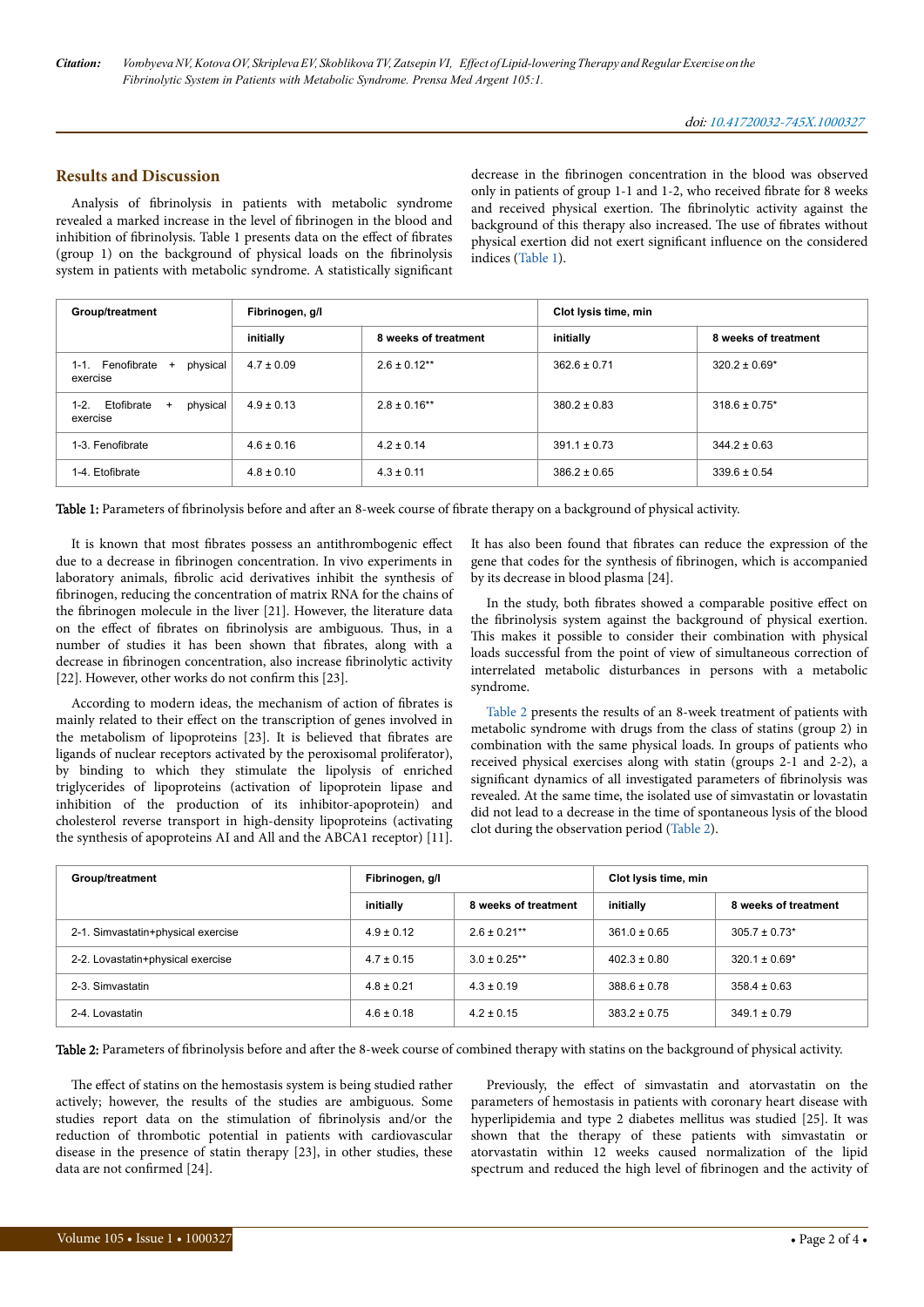factor VII of blood clotting. Apparently, the positive effect of statins on the thrombogenicity of patients' blood is due to a decrease in the concentration of large particles of very low density lipoproteins enriched in triglycerides [18]. Previously, a positive correlation between the concentration of triglycerides in the blood of patients with dyslipidemia and the level of inhibitor of fibrinolysis of the inhibitor of tissue plasminogen activator-1 was shown [26]. Previously, the pleiotropic effects of statins, in particular, on the hemostatic system, which manifest themselves regardless of their basic properties associated with a decrease in the level of lipids [27]. This was confirmed in an experiment [28]. Apparently, statins, regardless of the effect on the synthesis of cholesterol, reduce the level of geranylgeranil pyrophosphate, which activates the low-molecular G-protein Rho involved in the synthesis of tissue plasminogen activator inhibitor at the level of transcription. In addition, the activation of the Rho protein under the influence of statins leads to enhanced expression of the tissue plasminogen activator by endothelial cells [23]. As a result of the use of statins, the ratio of the main regulators of fibrinolysis, fibrinolytic activity increases. This effect is greatly enhanced against the background of regular, ordered muscular activity. Нe manifestation of the positive effect of lipid-lowering drugs on the hemostasis system was observed against the background of daily athletics runs. It is known that the appointment of physical regular loads in the feasible mode can itself have a positive effect on the hemostatic system, reducing the prothrombotic state of cardiac patients [29,30,31]. Given the existence of pathophysiological interrelations among the components of the metabolic syndrome, it can be assumed that the contribution to the reduction of thrombogenic blood potential in such patients is due to the potentiation of the positive effects of lipid-lowering drugs on the basic metabolic processes by physical loads.

#### **Conclusion**

It has now been found that developing disorders in many vital systems are accompanied by dysfunctions of hemostasis in patients with a combination of the main components of the metabolic syndrome (arterial hypertension, dyslipidemia, abdominal obesity, insulin resistance). In the study, the effect of a short-term (8-week) course of combining lipid-lowering therapy and dose-related physical activity on fibrinolysis activity in patients with metabolic syndrome was studied. It was found that treatment with a combination of fibrates with physical loads is accompanied by a pronounced decrease in the level of fibrinogen and acceleration of the fibrinolysis process. The use of statins as hypolipidemic agents provides a fibrate-comparable level of fibrinogen and the degree of fibrinolysis activation. It became clear that exercise increases the effect of hypolipidemic drugs on fibrinogen synthesis and fibrinolysis processes, which makes this combination very preferable.

#### **References**

- 1. [Skoryatina IA, Zavalishina SY, Makurina ON, Mal GS, Gamolina](https://www.scitechnol.com/peer-review/some-aspects-of-treatment-of-patients-having-dislipidemia-on-the-background-of-hypertension-k28p.php?article_id=6301) [OV \(2017\) Some aspects of Treatment of Patients having](https://www.scitechnol.com/peer-review/some-aspects-of-treatment-of-patients-having-dislipidemia-on-the-background-of-hypertension-k28p.php?article_id=6301) [Dislipidemia on the Background of Hypertension. Prensa Med](https://www.scitechnol.com/peer-review/some-aspects-of-treatment-of-patients-having-dislipidemia-on-the-background-of-hypertension-k28p.php?article_id=6301) [Argent 103: 3.](https://www.scitechnol.com/peer-review/some-aspects-of-treatment-of-patients-having-dislipidemia-on-the-background-of-hypertension-k28p.php?article_id=6301)
- 2. [Skoryatina IA, Zavalishina SY \(2017\) A Study of the Early](http://www.sciencedomain.org/abstract/20579) [Disturbances in Vascular Hemostasis in Experimentally Induced](http://www.sciencedomain.org/abstract/20579) [Metabolic Syndrome. Ann Res Rev Biol 15: 1-9.](http://www.sciencedomain.org/abstract/20579)
- 3. [Aso Y, Wakabayashi S, Yamamoto R \(2005\) Metabolic syndrome](http://care.diabetesjournals.org/content/28/9/2211.long) [accompanied by hypercholesterolemia is strongly associated with](http://care.diabetesjournals.org/content/28/9/2211.long)

pro-inflammatory [state and impairment of](http://care.diabetesjournals.org/content/28/9/2211.long) fibrinolysis in patients [with type 2 diabetes: synergistic](http://care.diabetesjournals.org/content/28/9/2211.long) effects of plasminogen activator  $inhibitor-1$  and thrombin-activatable fibrinolysis inhibitor. [Diabetes Care 28: 2211-2216.](http://care.diabetesjournals.org/content/28/9/2211.long)

- 4. [Medvedev IN \(2007\) Correction of primary hemostasis in](https://www.researchgate.net/publication/6310219_Correction_of_primary_hemostasis_in_patients_suffering_from_arterial_hypertension_with_metabolic_syndrome) patients suffering [from arterial hypertension with metabolic](https://www.researchgate.net/publication/6310219_Correction_of_primary_hemostasis_in_patients_suffering_from_arterial_hypertension_with_metabolic_syndrome) [syndrome. Klinicheskaia meditsina 85: 29-33.](https://www.researchgate.net/publication/6310219_Correction_of_primary_hemostasis_in_patients_suffering_from_arterial_hypertension_with_metabolic_syndrome)
- 5. Medvedev IN, Danilenko OA (2010) Complex correction of vascular hemostasis in patients with arterial hypertension, metabolic syndrome, and recent ocular vessel occlusion. Russ J Cardiol 4: 15-19.
- 6. Ratnikova LA, Metelskaya VA, Mamedov MN (2000) Нe relationship between the parameters of hemostasis and the manifestations of metabolic syndrome in men with mild and moderate hypertension. Нer Arch 9: 13-16.
- [Appel SJ, Harrell JS, Davenport ML \(2005\) Central obesity, the](file:///C:/Users/user/AppData/Local/Microsoft/Windows/Temporary%20Internet%20Files/Content.Outlook/7AE9FTMO/onlinelibrary.wiley.com/doi/10.1111/j.1745-7599.2005.00083.x/full) [metabolic syndrome, and plasminogen activator inhibitor-1 in](file:///C:/Users/user/AppData/Local/Microsoft/Windows/Temporary%20Internet%20Files/Content.Outlook/7AE9FTMO/onlinelibrary.wiley.com/doi/10.1111/j.1745-7599.2005.00083.x/full) [young adults. J Am Acad Nurse Pract 17: 535-541.](file:///C:/Users/user/AppData/Local/Microsoft/Windows/Temporary%20Internet%20Files/Content.Outlook/7AE9FTMO/onlinelibrary.wiley.com/doi/10.1111/j.1745-7599.2005.00083.x/full)
- 8. [Medvedev IN, Gromnatskii NI, Volobuev IV, Osipova VM,](http://europepmc.org/abstract/med/16512397) [Storozhenko MV \(2006\) Correction of thrombocyte-vascular](http://europepmc.org/abstract/med/16512397) [hemostasis in metabolic syndrome. Klinicheskaia meditsina 84:](http://europepmc.org/abstract/med/16512397) [46-49.](http://europepmc.org/abstract/med/16512397)
- 9. Medvedev IN, Skoryatina IA (2010) Platelet hemostasis dynamics in simvastatin-treated patients with arterial hypertension and dyslipidemia. Russ J Cardiol 1: 54-58.
- 10. [Asplund-Carlson A, Hamsten A, Wiman B \(1993\) Relationship](https://link.springer.com/article/10.1007/BF00400356) [between plasma plasminogen activator inhibitor-1 activity and](https://link.springer.com/article/10.1007/BF00400356) [VLDV triglyceride concentration, insulin levels and insulin](https://link.springer.com/article/10.1007/BF00400356) [sensitivity: studies in randomly selected normo- and](https://link.springer.com/article/10.1007/BF00400356) [hypertriglyceridaemic men. Diabetologia 36: 817-825.](https://link.springer.com/article/10.1007/BF00400356)
- 11. [Simonenko VB, Medvedev IN, Briukhovetskii AG \(2012\)](http://europepmc.org/abstract/med/23516856) Effect [of therapy with diuretics on the functional activity of platelets in](http://europepmc.org/abstract/med/23516856) [patients with arterial hypertension and abdominal obesity.](http://europepmc.org/abstract/med/23516856) [Klinicheskaia meditsina 90: 54-56.](http://europepmc.org/abstract/med/23516856)
- 12. [Medvedev IN, Gromnatskii NI \(2005\)](http://europepmc.org/abstract/med/15881638) The influence of nebivolol [on thrombocyte aggregation in patients with arterial](http://europepmc.org/abstract/med/15881638) [hypertension with metabolic syndrome. Klinicheskaia meditsina](http://europepmc.org/abstract/med/15881638) [83: 31-33.](http://europepmc.org/abstract/med/15881638)
- 13. [Medvedev IN, Gromnatskii NI, Golikov BM, Al'- Zuraiki EM, Li](https://www.ncbi.nlm.nih.gov/pubmed/15477792) VI (2004) Effects [of lisinopril on platelet aggregation in patients](https://www.ncbi.nlm.nih.gov/pubmed/15477792) [with arterial hypertension with metabolic syndrome.](https://www.ncbi.nlm.nih.gov/pubmed/15477792) [Kardiologiia 44: 57-59.](https://www.ncbi.nlm.nih.gov/pubmed/15477792)
- 14. Medvedev IN, Kumova TA, Gamolina OV (2009) Reninangiotensis system role in arterial hypertension development. Russ J Cardiol 4: 82-84.
- 15. [Medvedev IN \(2007\) A comparative analysis of normodipin and](http://europepmc.org/abstract/med/18154140) spirapril effects [on intravascular activity of platelets in patients](http://europepmc.org/abstract/med/18154140) [with metabolic syndrome. Terapevticheskii Arkhiv 79: 25-27.](http://europepmc.org/abstract/med/18154140)
- 16. Makhov AS, Medvedev IN, Rysakova OG (2017) Functional features of hemostasis and physical fitness of skilled snowboarders with hearing impairment. Teoriya i Praktika Fizicheskoy Kultury 12: 27.
- 17. [Zavalishina SY, Medvedev IN \(2016\) Features aggregation](http://europepmc.org/abstract/med/28525691) [erythrocytes and platelets in old rats experiencing regular](http://europepmc.org/abstract/med/28525691) [exercise on a treadmill. Adv Gerontol 29: 437-441.](http://europepmc.org/abstract/med/28525691)
- 18. Skoryatina IA, Medvedev IN, Zavalishina SY (2017) Antiplatelet control of vessels over the main blood cells in hypertensives with dyslipidemia in complex therapy. Cardio Нer Prevent 16: 8-14.